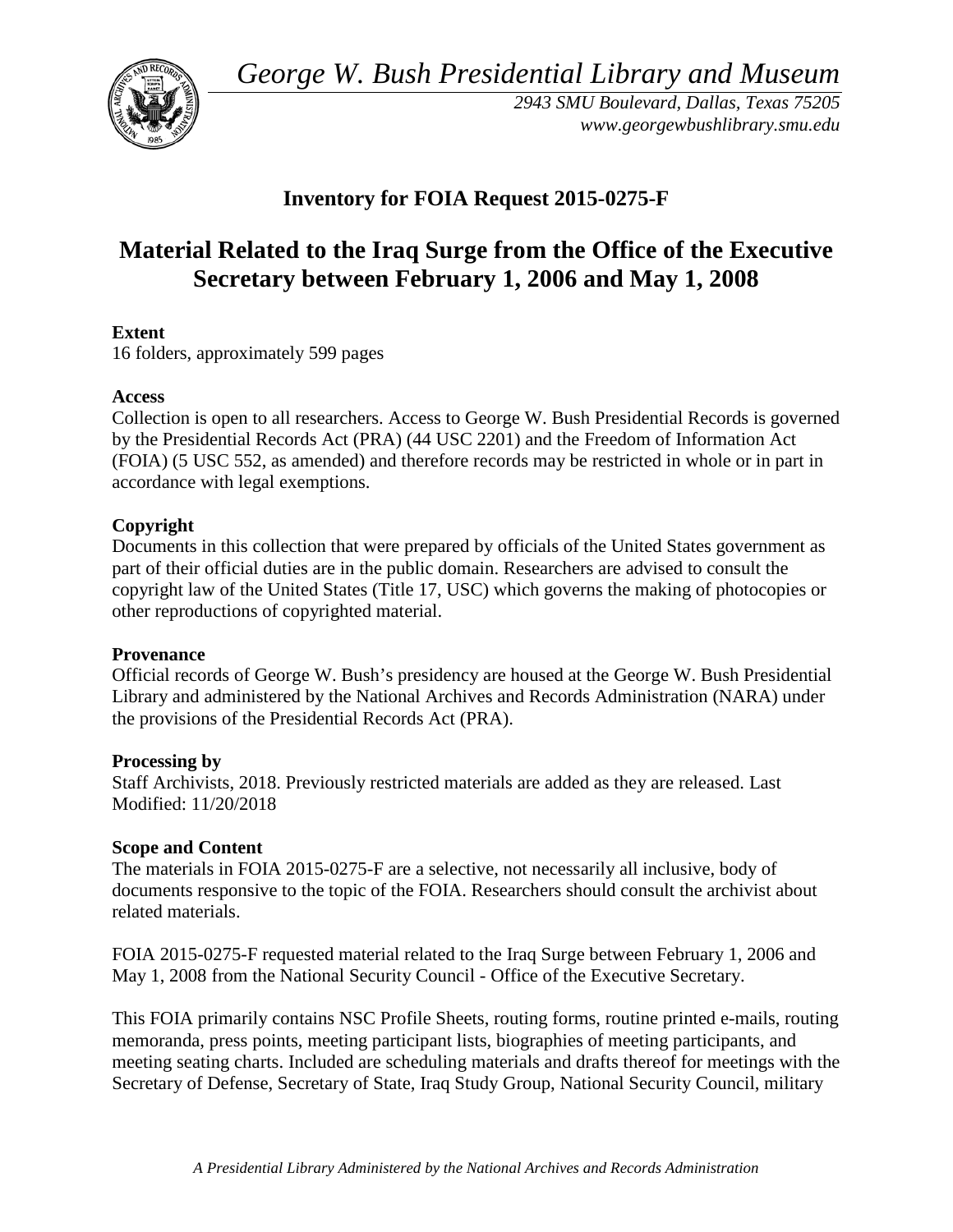commanders, US Ambassador to Iraq, experts on Iraq, President of Iraq, and the Supreme Council for the Islamic Revolution in Iraq.

It should be noted that many of the documents in this FOIA have been closed due to National Security classification and/or exemptions of the Freedom of Information Act.

#### **System of Arrangement**

The materials in FOIA 2015-0275-F are a systematic body of documents responsive to the topic of the FOIA. Researchers should consult an archivist about related materials.

 Documents responsive to this FOIA were found in these collection areas – Staff Member Office Files.

Staff Member Office Files are maintained at the folder level by staff members within their individual offices and document all levels of administration activity.

 selected and removed from a folder for processing. While this method maintains folder integrity, Staff Member Office Files are processed at the folder level, that is, individual documents are not it frequently results in the incidental processing of documents that are not wholly responsive to the subject area.

#### **Related Collections and FOIA Requests** -

#### 2014-0260-F

National Security Council – Executive Secretary, Office of

Scheduling and Advance Files

Events with the President, 12/01/2006: Meeting with Senior Department of Defense Officials on Iraq, 12/13/2006

The following is a list of documents and folders processed in response to FOIA 2015-0275-F:

#### **Box 1**

#### **Staff Member Office Files**

National Security Council – Executive Secretary, Office of

Scheduling and Advance Files

[Events with the President, 06/2006] [1]: Camp – Iraq, 06/12/2006 [1]

[Events with the President, 06/2006] [1]: Camp – Iraq, 06/12/2006 [2]

Events with the President, 09/01/2006: Meeting with Secretary of Defense, Military Commanders, and the US Ambassador to Iraq, 09/30/2006

Events with the President, 12/01/2006: Meeting with the Supreme Council for the Islamic Revolution in Iraq, 12/04/2006